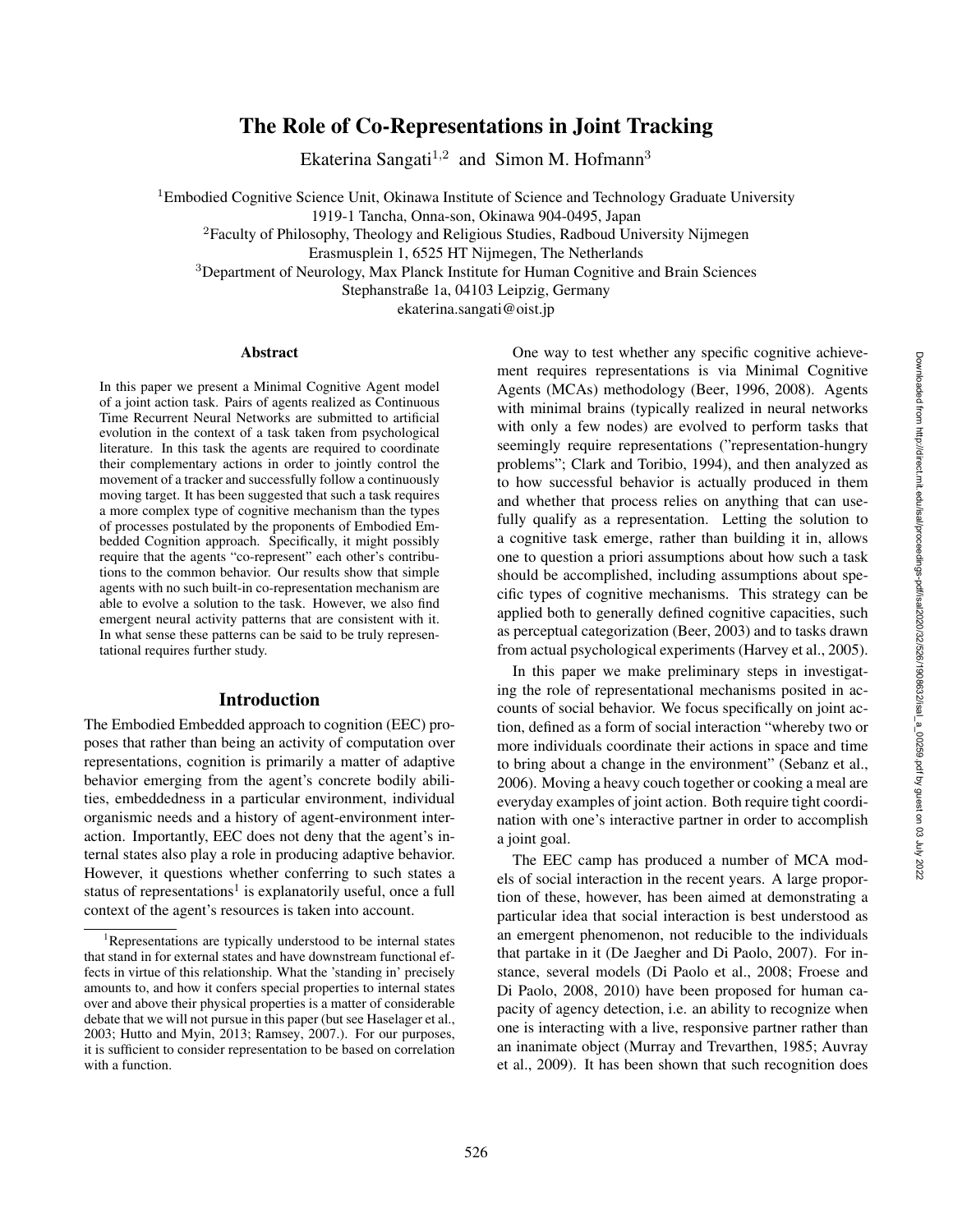not necessarily require an agency detection module inside an individual's brain but can lie in interaction dynamics, i.e. the fact that interaction with a live partner is more stable, more self-reinforcing.

We believe these studies are interesting and important. However, if the goal is to provide a genuine challenge to the dominant paradigm in cognitive science, they are lacking for two reasons. First, to show that evolved agents are not in fact trading representations of (social) stimuli, a solid attempt at investigating the representational status of their internal states is required and this has not been done yet with respect to the minimal social agents studies described above. <sup>2</sup> Second, we think the tasks that have been used so far are not sufficiently representation-hungry to convince a staunch proponent of a representation-based approach. This is because in the joint action literature it is generally acknowledged that a certain portion of social interactions (e.g. synchronization effects; Richardson et al., 2007) can be explained in dynamical non-representational terms, referred to as entrainment or emergent coordination. However, it is maintained that in more complex cases, all entrainment can do is make coordination more smooth and timely. Apparently, when a situation requires discrete actions, when no online information about the interaction partner's movements is available or when prediction is necessary, people need to represent the co-actor's task (what their role is in the joint activity), their perceptual point of view or knowledge states, they need to use forward models to predict the co-actor's upcoming actions and so on (Knoblich et al., 2011; Sebanz and Knoblich, 2009a; Vesper et al., 2010).

In light of such views, the MCA strategy needs to be applied to a task in which mere non-representational entrainment is believed to be insufficient. An example of such a task is a study by Knoblich and Jordan (2003), henceforth KJ. It is explicitly set up by the authors in such a way as to require (1) coordination with a discrete action alternative of the co-actor, not just its timing (2) coordination with a predicted action of the co-actor, not merely a preceived one.

The KJ task environment is a one-dimensional field which contains two objects that can overlap: target and tracker (see Figure 1). On any trial, one of the objects, the target, starts from the center of the screen and moves to the screen's border (left or right), then reverses its direction, moves to the other border and does so again, completing 3 turns. The second object, the tracker, is controlled by the participant and their goal is to keep it on top of the target for as much time as possible by pressing two buttons: pressing the left button accelerates the tracker to the left, pressing the right button – to the right. When this task is performed by two people, each is responsible for tracker acceleration in only one of the directions.

The difficulty in this task is that once some amount of ac-

celeration has been added to the tracker in one direction by pressing one of the buttons, the same amount of complementary button presses is required in order to first decelerate the tracker and then accelerate it in the opposite direction. This means that two strategies are possible in the region close to the screen border (the border region). Acting merely reactively would mean decelerating the tracker only once the target has reached the border and reversed its direction, which would result in adequate tracking before that moment but subsequent rapid accumulation of error (because the target moves at constant speed). A more sophisticated anticipatory strategy would mean starting to decelerate and accruing a small amount of error before the target reaches the border in order to minimize future error. In a joint setting this requires being able to coordinate with predicted actions of the co-actor controlling the complementary action alternative.



Figure 1: The joint tracking task environment (figure based on KJ and Sebanz et al., 2006). Participants view a screen that contains two objects: a target that moves continuously between left and right borders, and a tracker that they can jointly control by pushing two buttons, which accelerate it to the left or to the right. The figure indicates border regions (not visible to the participants), behavior in which is crucial to optimal performance in the task.

The details of the experimental setup and conditions do not concern us here. What is important is that good performance in the joint condition was shown to be related to the use of anticipatory strategy and a particular pattern of results obtained was interpreted by KJ and others as based on learning a forward model of the co-actor's task behavior.<sup>3</sup> That is, it is thought that each participant learned to predict the timing of the other's complementary action and the joint effects of combined responses and used these predictions to coordinate one's own action.

 $2$ See, for instance, Mirolli (2012) for such an attempt applied to perceptual categorization.

<sup>&</sup>lt;sup>3</sup>"[Learning to coordinate] involves the acquisition of new predictive models during joint practice. A study by Knoblich and Jordan (2003) provides evidence that, through training, it is possible to integrate predictions about one's own actions and the actions of others" (Knoblich and Sebanz, 2006, p. 236). "Feedback led partners to develop a model of each other, allowing them to anticipate each other's action timing" (Eskenazi et al., 2012, p. 102).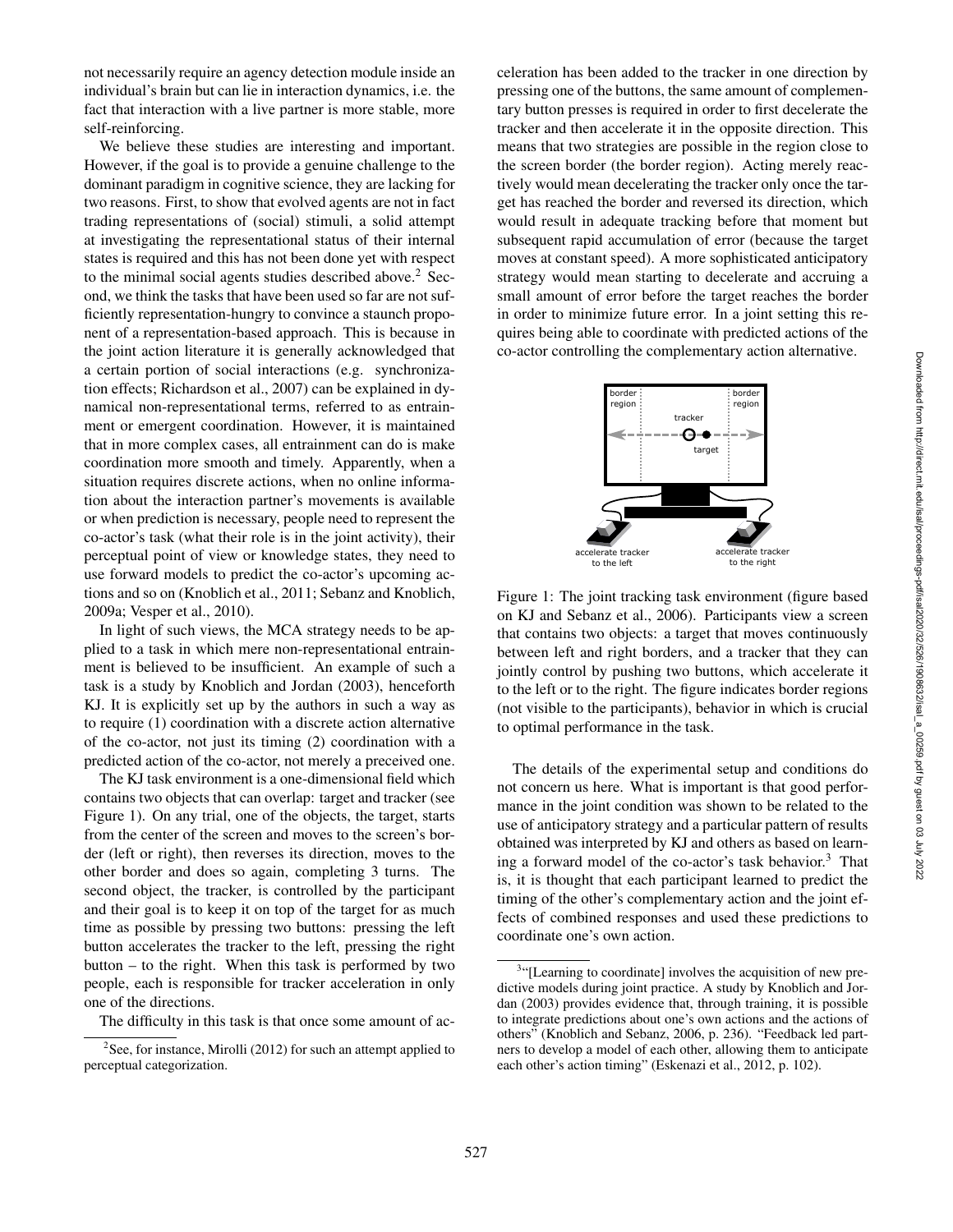

Figure 2: Agent environment that contains the target and the tracker, as in the original KJ experiment. The tracker has 4 "eyes" receiving separate input that captures the distance between the tracker and the target and the tracker and environment borders.

In this paper we set aside the question of whether this interpretation of task behavior is plausible and we postpone the discussion of possible representational claims that underlie it to the Discussion. Our goals are more modest. First, we investigate whether MCAs can at all evolve to perform a version of the KJ representation-hungry tracking task and, if so, whether they are capable of adopting the anticipatory strategy. Second, we undertake some exploratory steps in answering the question whether the agents represent anything about their co-actor. Following terminology in the joint action literature we call this putative process *co-representation* and we define it minimally as *an internal state of one agent that correlates with future action of the other agent and functionally contributes to the generation of coordinated joint performance* . <sup>4</sup> We examine whether such a state can be detected in the evolved agents' brain activity. **Example 12**<br> **Example 12 Conservant the control in the state of the state of the state of the state of the state of the state of the state of the state of the state of the state of the state of the state of the state o** 

# **Methods**

# Task environment

The joint action paradigm created by Knoblich and Jordan (2003) was implemented in a simulated model as follows. The environment consisted in a 1D line 40 units wide, surrounded by borders. It contained a target and a tracker that could move horizontally between the borders in the increments determined by their speed and the time step granularity set to 0.01. The collaborating agents were located "inside" this environment, as if on top of the tracker and both in the exact same position (see Fig. 2).

Each agent pair in a single simulated generation was subjected to six trials that were a result of crossing three levels of target velocity and two initial target directions (left, right). Each trial started with both the target and the tracker in the middle. After an initial starting period (of  $T = 100$  time steps) in which both objects remained stationary, the target



Figure 3: Agent architecture: neurons 1-4 receive visual input, neurons 5-6 auditory input, neurons 7-8 control acceleration to the left and to the right.

would start moving away from the center at constant velocity. Upon reaching one of the borders, it changed direction. Each trial consisted of three target turns, ending again in the middle of the environment. The tracker movement was controlled by a pair of agents, where one member of the pair was responsible for the left and another for the right tracker velocity. When the tracker reached the border, its velocity was set to zero – even though the agents could still have non-zero output of their motor neurons. In this way, the tracker's "virtual" non-zero velocity that forces the agents to decelerate in one direction before accelerating in the other is instantiated in our model in the motor outputs.

### Agent architecture

Each agent received perceptual input and was producing motor output. The agents had four "eyes" directed towards left and right that received information about the absolute distance to the two borders and the target (see Fig. 2). That is, border-receptive eyes were constantly receiving input (since the agents were always in between the two borders) while target-receptive eyes were receiving input only if the target was located on the side for which a given eye was responsible (left or right). The distance was scaled linearly in such a way that the maximum visual input was 10, when the distance was 0 and minimum was 0, when the distance was maximal, i.e. 40. For the target-receptive eyes the input was also 0 when the target was on the opposite side to a given eye and it was maximal to both eyes when the tracker was directly on top of the target.<sup>5</sup> The agents also received audi-

<sup>&</sup>lt;sup>4</sup>There is considerable discussion as to the precise content of

<sup>5</sup>We have tested two ways of providing agents with visual input: as absolute target and tracker position and as relative distance. In the first case the agents were "outside" the environment, as if looking at a screen, while in the second they were "inside", as if on top of the tracker. We have observed that the second architecture led to faster and more reliable solutions, indicating perhaps that MCAs evolve more easily when the task is setup in a more embodied way.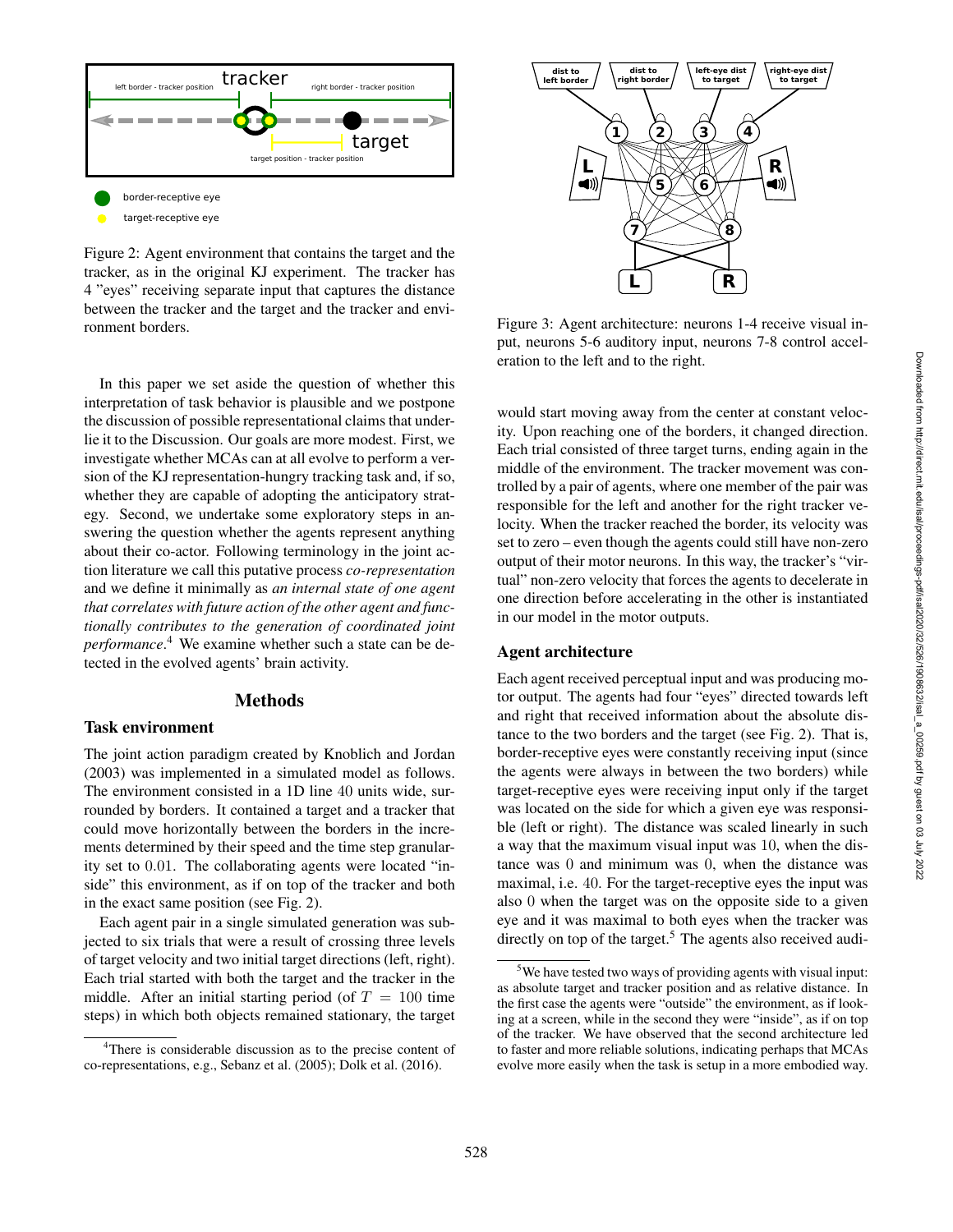tory input. Each sensor ("ear") was activated by just one of the sounds produced by the motors: left or right. The sound was produced continuously by the motor activation and was directly proportional to its magnitude.

The motor output of the agents controlled the movement of the tracker. We have experimented with two modes of control: discrete button-based and direct velocity control. However, pilot studies showed that the former does not lead to reliable results and therefore we focus on the direct velocity control in the remainder of this paper (but see Discussion for possible limitations of this approach). Each agent had two motors (effectors), left and right, where the left motor velocity could only be negative and the right motor velocity could only be positive. Each agent contributed only one effector output to the tracker control and tracker velocity was a simple sum of motor activation of the two effective motors.

The agents in the present study were controlled by a network of 8 neurons as depicted in Figure 3. The 8 neurons were fully inter-connected and self-connected. There were additional visual and auditory weights (range  $[-100, 100]$ ) from perceptual input to the neurons, as well as motor weights (range [0, 10]) from motor neurons to left and right motors. No symmetry was imposed on the network.

CTRNN update rule for each neuron was defined by the following standard formula:

$$
\dot{y}_i = \frac{1}{\tau_i}(-y_i + \sum_{j=1}^N w_{ji}\sigma(y_j + \theta_j) + I_i), i = 1, 2, ..., N \quad (1)
$$

where y is the state of each neuron,  $\tau$  is its time constant (range  $[1, 100]$ ),  $w_{ji}$  is the connection strength (the weight) from the  $j^{th}$  to the  $i^{th}$  neuron (range [-15, 15]),  $\theta$  is a bias term (range  $[-15, 15]$ ),  $\sigma$  is the standard logistic activation function and  $I_i$  represents an external (perceptual) input to the neuron. We applied the Euler integration method with a time step set to  $h = 0.01$  to obtain the time evolution of the simulation.

## Evolutionary algorithm

The behavior of the agents was evolved using a real-valued mixed genetic algorithm (GA) applied to their neural network parameters. The genomes were composed of all parameters (time constants, bias terms, weights of interneurons, visual sensors, auditory sensors and effectors) for the total of 90 positions separated into 6 indivisible modules.

The population size was  $N = 100$  split equally in 2 populations for agents controlling left and right effectors. The population of agents was initialized with random parameters drawn from their full range. In each generation, the left agent was paired with 3 random right agents to perform the task. After each trial, agent fitness scores were calculated according to this formula:

$$
F = 1 - \frac{\sum_{i=1}^{T} d_i}{D \cdot (T + S)} - P
$$
 (2)

$$
P = \frac{1}{T} |\{ v_i \mid v_i = 0 \text{ for } i = 1, 2, ..., T \}|
$$
 (3)

where  $d_i$  is the absolute distance between target and tracker at a given simulation step,  $T$  is the simulation length  $(T \in [3000, 4000, 6000],$  depending on target velocity), D is the maximum possible distance between target and tracker (equal to 40 for all simulations), S is the starting period length (equal to  $100$  for all simulations),  $P$  is the penalty function, which is defined as the average number of times the tracker velocity was 0 in a given trial. We added this penalty function to the fitness calculation to encourage movement of the agents. If penalty decreased the fitness score below 0, it was clipped to 0. The overall fitness score for every agent was calculated as harmonic mean over scores in all trials. The same fitness score was assigned to each member of the pair that controlled the tracker. This, in combination with the fact that each agent was evaluated with 3 random agents from the complementary sub-population means that evolution within the same generation acted on the best performing pairs, not agents that were performing best with different partners. However, evolution operations were applied separately to left and right sub-populations of agents.

A new generation was created by copying the best agents without modification  $(5\% \text{ of the new population})$ , applying fitness proportionate selection to the whole population  $(80\%)$ , with rank-based, stochastic universal sampling selection, mutation variance set to 10 and probability of crossover to 0.8 (applied at genetic module boundaries). The remaining 15% of the population was filled up with new randomly initialized agents. The evolution was stopped after 2000 generations or after 500 generations passed without improvements of the best agents' performance.

#### Results

### Behavioral strategies

In analyzing trial behavior of successful agents we have observed two main strategies. The most prevalent task solution that evolved can be called an "independent strategy" in which one agent provides a continuous motor output of a given magnitude and the other agent varies its output in an oscillatory manner (Fig. 4A). This allows the pair to produce overall velocity that oscillates around 0 leading the tracker to continually switch directions staying close to the target. A second strategy involves both agents producing oscillating output and its combination allowing the tracker to follow the target (Fig. 4B-D). In further analysis we focus on the latter, given that it is a more interesting case of collaboration and a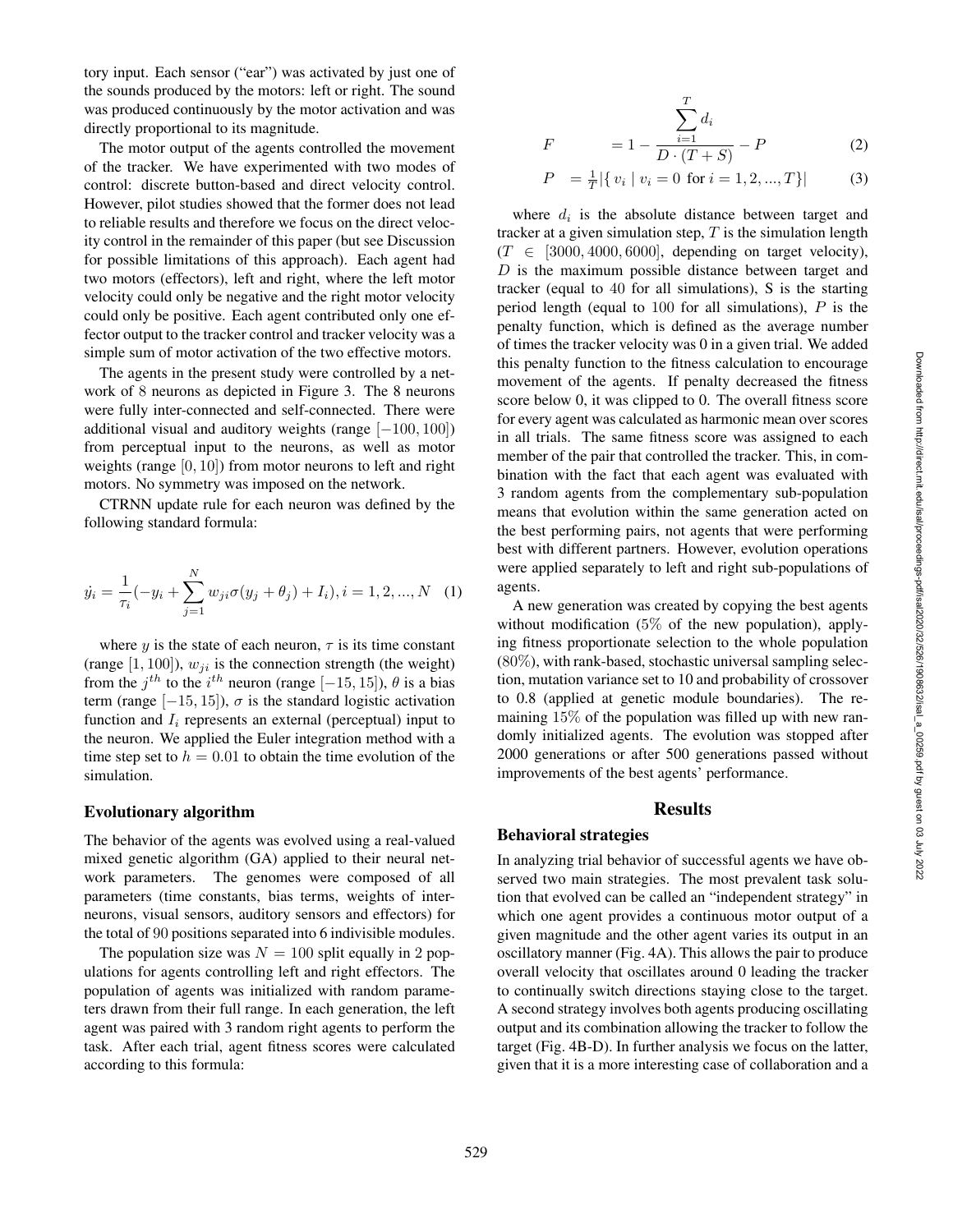

Figure 4: Behavioral patterns in different trials (trial durations re-sampled to 3000 time steps).

more comparable case to the human study<sup>6</sup>. We specifically examine the best pair of the last generation from one population that evolved such a strategy and that achieved a fitness score of  $F = 0.966$  (range [0, 1]).

Figures 4B-D present behavior in three of the trials of this best pair. Overall, the patterns look similar in all 6 trials but are not completely symmetric between those in which the target starts by moving to the right and those in which it first moves to the left. Furthermore, motor oscillations (and the resulting velocity and movement oscillations) show a lower frequency in faster trials, which allows the agents to track the target by producing only longer period displacements, with less oscillations around the target. This is accomplished by slowing down of the left motor oscillations (Fig. 4D).

The left-right asymmetry is also noticeable in the tracking strategy of the agents. In particular, they exhibit something that looks like anticipatory strategy (reversing before reaching the border) only at the right border while at the left border they seem to adopt a more compensatory strategy. The reason for this asymmetry is not clear but the behavior at the right border gives us a proof of concept that the agents *can* adopt anticipatory strategy. Perhaps a stronger selection pressure would lead to its more consistent application.

Examining the movement patterns it seems that rather than adopting a division of labor in which one agent controls movement to the left and the other to the right, the division is more along the lines of the left agent (call it L) producing fast oscillations around the target position and the right agent (R) producing slow oscillations as the target moves in between the two borders. Successful tracking is accomplished by an alternation of the length of leftward and rightward displacement which is a result of the oscillation frequency of the left motor and the output strength of the right motor. That is, the predominantly negative velocity is produced by slow oscillation of the left motor whose output is higher than that of the right with either both highly active or both only slightly active motors. The predominantly positive velocity is a result of fast left motor oscillations combined with constant high output of the right motor which pulls the overall tracker velocity above 0 with only short negative drops. It can also be noted that the right motor is active in a nearly exact same way across the different speed trials and the only difference between trials in which target initially moves left or right is in a phase shift of its activity.

To go beyond the description of experimental trials that the agents were trained on, we first checked the ability of the best pair to generalize to four new trial types: target starting from a set or random points within  $[-3, 3]$  coordinates, new target speeds, borders increased to  $[-30, 30]$  and the number of turns increased to 5. We found that the agents perform reasonably well in all these conditions, with an average score of  $F = 0.955$ .

Next, we conducted a series of lesion studies in which we disabled some perceptual input to the agents and observed the resulting behavior. We determined that auditory perception does not seem to be critical to the performance in this task. A lack of possibility to hear the co-actor's motor activation leads to less precise tracking but it is still sufficiently good throughout the trial. Visual perception, on the other hand, predictably, does seem critical. If either perception of the border or the target is removed from the beginning of the trial, performance is severely disrupted. If border input is removed around the middle of the trial, from the time of the lesion the agents manage to complete faster trials but struggle on the slower ones. Such delayed loss of target information is slightly more detrimental – soon after the input is removed the left agent stops its oscillations leading the tracker off course. Interestingly, also here in the fastest trial adequate behavior seems to be maintained. This, together with generalization results, confirms that the agents rely on online information about the target's position and the tracker's position relative to the borders in accomplishing the task, rather than simply memorizing the required behavior.

Finally, we checked whether the contribution of both agents is in fact required to accomplish the task and run the trials with just L or R agent acting alone and having control of both motors. With only L agent in control, its motors become maximally active and the tracker drifts to the right

 ${}^{6}$ Recall that in the original KJ study both participants had to act in complementary ways at different time points.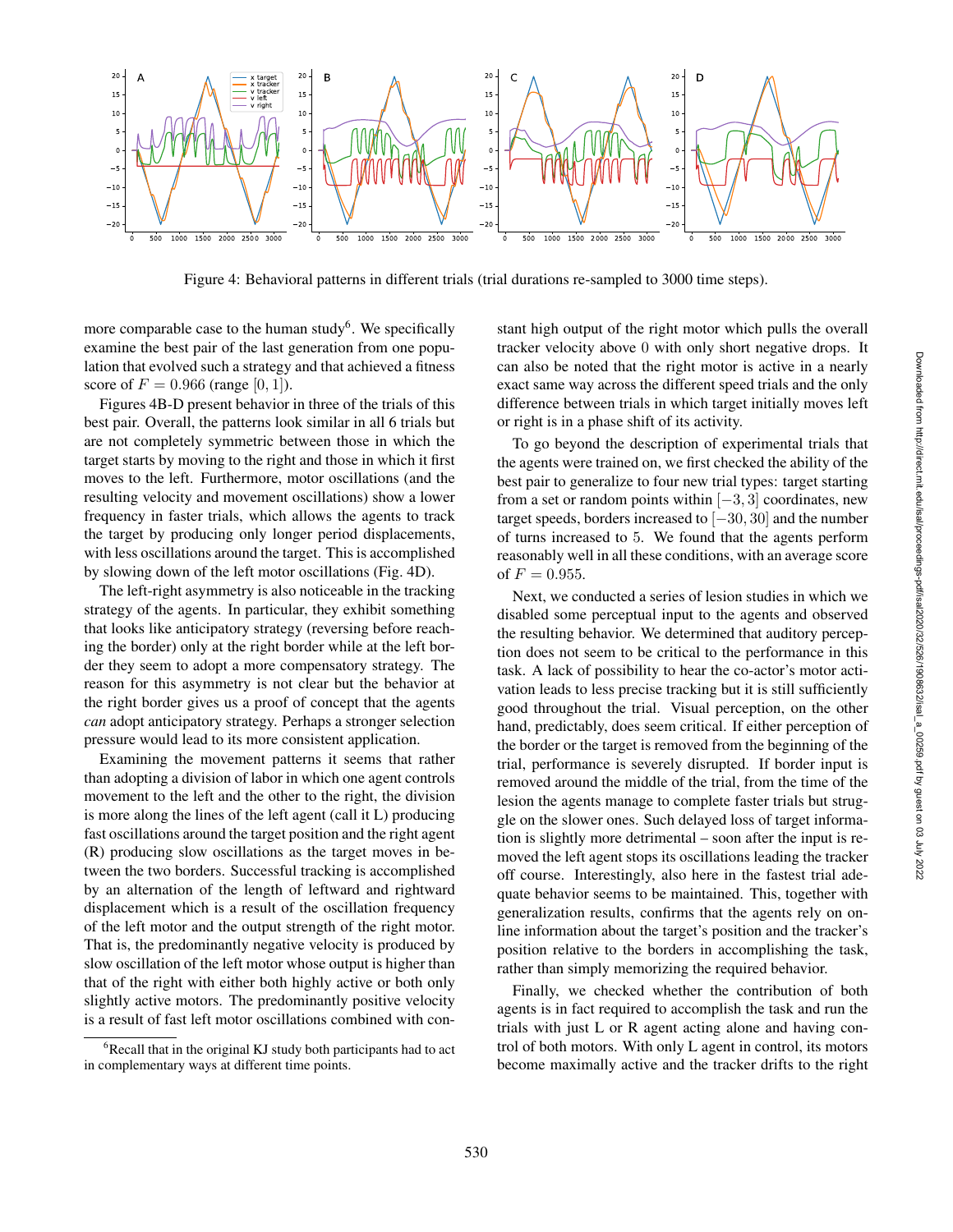border and stays there immobile. With R agent acting alone, both of its motors start slow oscillations that results in the tracker moving to the right border and wiggling there without ever returning to the middle. Thus, it would seem that the agents trained on joint action cannot perform the task alone. However, following the EEC idea that interaction is what matters to social behavior, we performed a further test of the actual "jointness" of agent behavior: by running trials in which only one agent was actually performing the task and the contribution of the other agent was played back from previous runs of the same trials. We found that this makes virtually no difference to the overall behavior of the tracker, suggesting that the agents do not evolve to be sensitive to the live interaction partner but rather to merely control the tracker independently given the background conditions of an assumed co-actor's reliable contribution. We return to this observation in the Discussion.

#### Cross-agent relationships

We have defined co-representation as "an internal state of one agent that correlates with future action of the other agent" which in our model translates into a correlation between the state of the nodes of one agent and the motor output of the other agent with a time lag. In order to capture this relationship we employed an information dynamics approach, which allows one to asses how information flows through the network (Williams and Beer, 2010; Bossomaier et al.,  $2016$ .<sup>7</sup> This approach can be used to investigate statistical relationships between particular variables but also to infer effective networks in a given system that explain the observed time series. Such effective network inference (ENI) procedure typically involves measuring pairwise transfer entropy (TE) between all pairs of variables, pruning the connections above a certain p-value and correcting for multiple comparisons (Lizier and Rubinov, 2012).

In this study we employed the ENI procedure to investigate whether there are detectable relationships between two agents by conceptualizing a potential effective network as a combined agent-agent system. We included time-series data from a non-visual subset of the neurons (neurons 5-8) as potential TE sources and an output of the motor effectively controlled by the other agent as TE target. In order to minimize the possibility of finding spurious correlations we included experimental target and tracker positions as conditional variables. That is, given the constrained and regular nature of the task, it is conceivable that one could predict motor activity just based on the location of the target and tracker. Since we wanted to know whether there is additional predictive power from the neural activity of one of the agents, over and above task context, we conditioned on these positions. The time-series data from all trials was used as separate replications of the process. We used an open-source

 $7$ It is important to emphasize that 'information' here is meant in a strictly statistical sense, not in semantic sense.



Figure 5: Effective networks across agents in 2 regions of interest.

software (Wollstadt et al., 2017) to run ENI with an estimator most suited for non-linear continuous data (the Kraskov algorithm; Kraskov et al., 2004).

In order to get a handle on the functionality of any potential correlation, we separately tested the relationships for two different regions within the task environment: (1) preborder region when the target was within 200 time steps before reaching the border and (2) center region when the target was around 200 time steps within the center of the environment. We reasoned that since predicting the co-actor's action is more relevant to controlling the tracker before the border (when anticipatory strategy is required) than controlling it when it is around the center, statistical relationship in question should be more pronounced there.

The network plots of Figure 5 show ENI results for the two regions for both agents. In these plots, *x tr* and *x tg* represent the variables that capture the tracker and target positions; *motor* is the left or right motor activation and *n5* to *n8* are the activation of neurons 5 to 8 of the agents' brains. The edges between the nodes are statistically significant links between the variables they represent while the numbers on those edges are the time lags for which (the strongest) significant link was found (all  $p < 0.003$ ).

The plots suggest that indeed in the areas around the center of the environment, the only predictive links are between the positions of target and tracker and the motor activity of both agents. On the other hand, before the border region there is a statistical dependence between all considered neurons of the left agent (responsible for movement around the target) and the motor output of the right agent (in charge of movement between the borders) and a statistical dependence between the 8-th neuron of the right agent and the motor output of the left agent. This seems consistent with a minimal notion of 'co-representation' we adopted. However, whether the relationship is really functional in producing behavior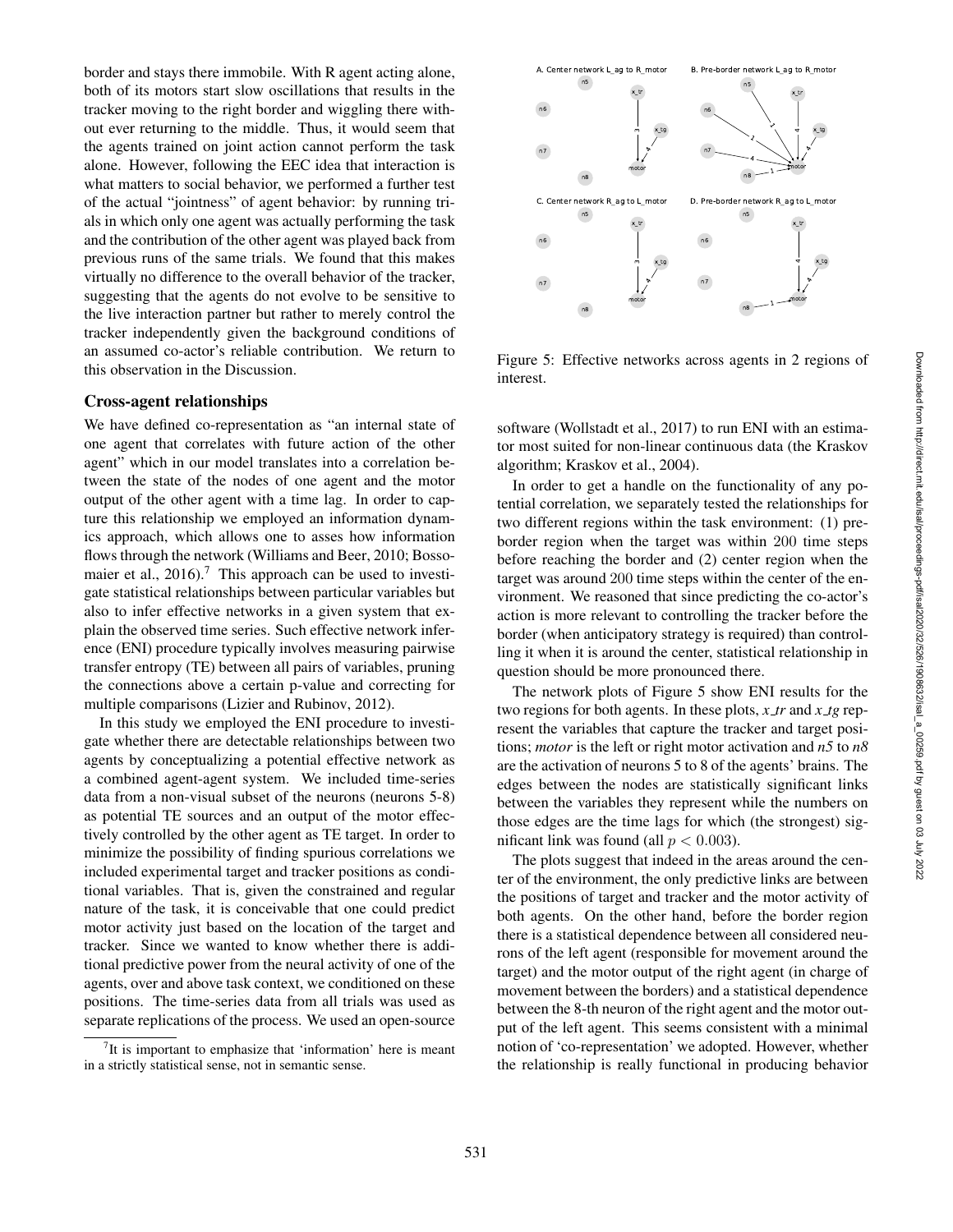and whether it is most useful to interpret the network activity as a *representation* requires further investigation

### **Discussion**

In this paper we have presented a study of joint action between minimal cognitive agents that evolved to follow a target while controlling a common tracker in a complementary manner. We have found that the agents can emerge that solve this task successfully, that the solution relies on their timely coordination and that part of the solution resembles a more complex anticipatory strategy employed by human participants in the original KJ study. This result could mean that the task is actually not as representation-hungry as assumed in joint action literature, i.e., it can be solved without (co-)representations. Another possibility is that the task does indeed require representations and success indicates that MCAs are capable of representation-based activity. Which of the two is the case would need an agreement on a precise definition of representation, which is notoriously difficult to come by (Haselager et al., 2003).

We have adopted one possible definition and operationalization of "co-representation" as a state in one of the agents that carries (statistical) information about something in the other agent and contributes to the production of joint behavior. We based this definition on a common idea that representation is a state that stands in for certain external features (entities, properties, events) and plays some function in further cognitive processing and producing adaptive behavior (Dretske, 1988; Millikan, 1984). Our results delivered some support for the existence of such a state in the evolved agents. However, one could argue that our definition is both too liberal – in that it risks proliferation of representations beyond cognitive systems (Hutto and Myin, 2013) – and too simplistic in not capturing what is actually intended by the term "co-representation".

Specifically, what many of the appeals to representations in social behavior are supposed to capture is that good performance requires that one person has an inner model of their partner, uses it to predict what they will do, how, when and where (Sebanz and Knoblich, 2009b) and, thereby, adjust one's own action to this and the joint outcome prospectively rather than after the fact. The content of this model can vary in abstraction, from simulations of the co-actor's movements to their intentions (Rizzolatti and Sinigaglia, 2010) or the way the joint task is divided (Vesper et al., 2010). What is typically common to such varied possible representations is that they instantiate functional similarity between two individuals and it is in virtue of this similarity that coordinated joint action can ensue. That is, it is not just that agents have certain internal states that are caused by and/or correlate with, say, a particular characteristic of the co-actor. Rather, it is that agents possess complex internal states that instantiate some structural isomorphism between them, which is then used to understand, predict and coordinate behavior.

What remains unclear at present is if MCAs are also capable of this type of structural representation and how its presence and function could be established. Presumably, it would require some way to measure the similarity between the evolved internal structure and what it represents and a way to determine whether the similarity itself plays a functional role in the cognitive process. To our knowledge, no such work has been carried out yet – at least with respect to MCAs. <sup>8</sup> However, it is a promising avenue to clarify the cognitive requirements of different social behaviors and the meaning of constructs used in their explanations.

Apart from this large conceptual question, there is a number of smaller but still relevant open issues that need to be addressed in future research. First, the difficulty with evolving successful solution with button-based velocity control makes our findings vulnerable to a common complaint from the opponents of the EEC approach that it is unable to deal with discrete behaviors. In the KJ task the fact that participants are required to produce discrete complementary actions is seen as a crucial component of its representationhungriness. By switching to direct velocity control we are both not facing the challenge heads-on and allowing for solutions to evolve along the lines not conceived by the original study. This is interesting on its own but makes our results less comparable to the study we aimed at replicating.

Second, our post-hoc playback analysis suggests that the agents are not really acting jointly in this "joint action" setting if jointness or, more generally, sociality is understood as something more than merely performing the same task. That is, at least from an EEC perspective (Froese et al., 2011) interacting with another social agent is different than interacting with, say, an inanimate tool because another agent is herself a locus of adaptive behavior, goal-directedness and normativity, which have to be reckoned with in any joint endeavor. This might well require planning and prediction but also sensitivity to the ongoing social dynamics. The fact that our evolved agents behave largely the same with a live vs playback partner suggests that the task does not actually require co-regulation and can be accomplished individually while acting in parallel. However, this brings up the question whether the original KJ study involved a genuine joint action as well, highlighting the potential for artificial simulations to inform further psychological experiments. A follow-up study could be designed with a heavier demand for co-regulation, for instance, by requiring agents (or human participants) to coordinate with different individuals or by introducing other sources of uncertainty such as sensorimotor noise or delay (Rohde and Di Paolo, 2007).

Finally, we have employed the information dynamics approach to a study of a very constrained part of the full extended system operational in this task, i.e. the agents' brains

<sup>&</sup>lt;sup>8</sup>There is related work on categorization in neural networks (Laakso and Cottrell, 2000) that could be taken as an inspiration.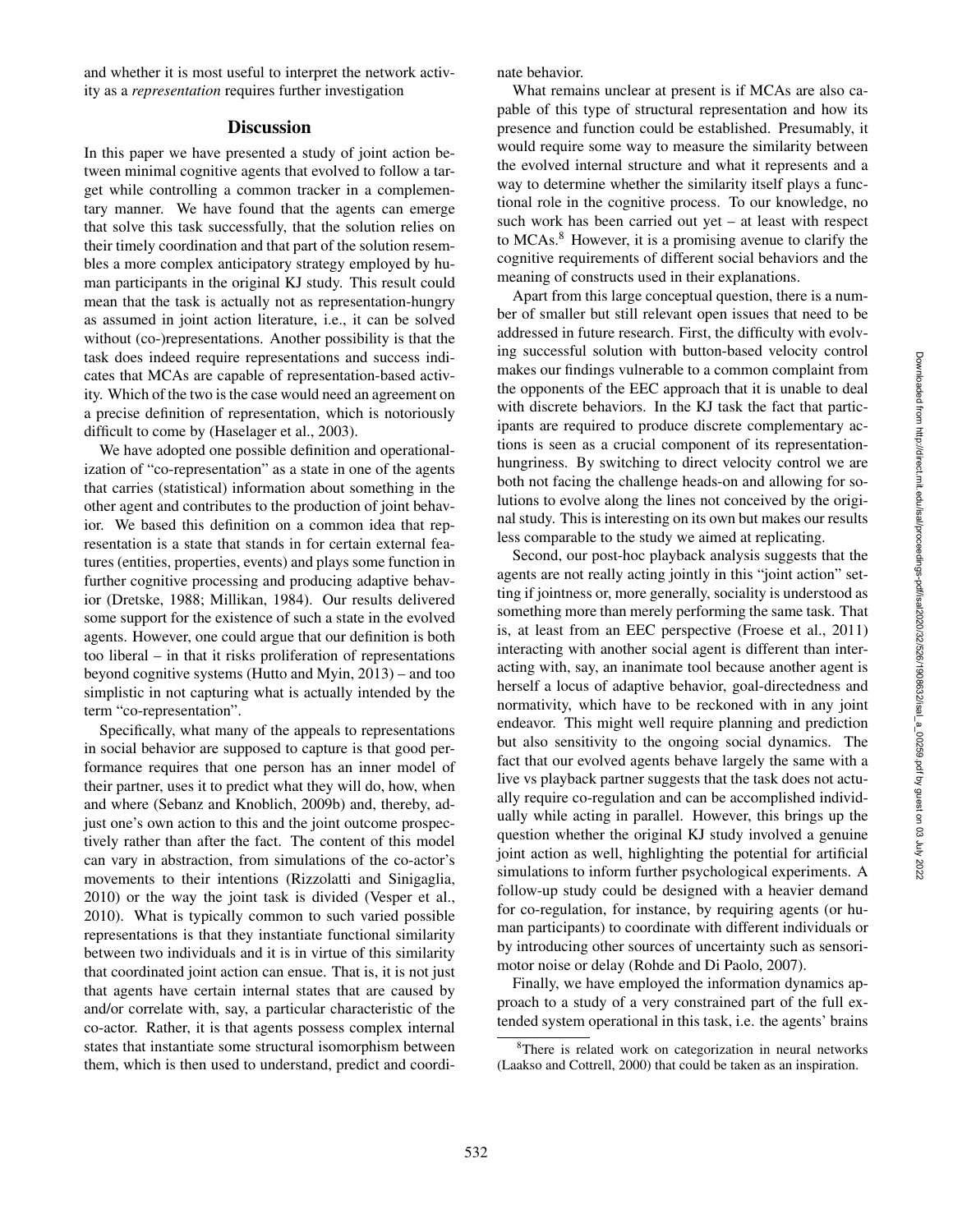and actions. Future work should employ it to investigate the contributions of other parts of this system – the agents' anatomy and their environment – to deliver a deeper understanding of how the solution to the task is produced and to situate putative co-representations' role in this process. It might turn out that once such an analysis is complete, corepresentations are merely an emergent pattern of statistical dependencies without an actual explanatory import.

# Acknowledgements

This work was supported by the Netherlands Organization for Scientific Research (NWO), research project PGW-12- 32. We also want to acknowledge the contribution of Jelle Zuidema, George Kachergis, Dimitri Coelho Mollo and Tom Froese at various stages of this project.

## References

- Auvray, M., Lenay, C., and Stewart, J. (2009). Perceptual interactions in a minimalist virtual environment. *New Ideas in Psychology*, 27(1):32–47.
- Beer, R. D. (1996). Toward the evolution of dynamical neural networks for minimally cognitive behavior. In Maes, P., Mataric, M., Meyer, J. A., Pollack, J., and Wilson, S., editors, *From animals to animats*, volume 4, pages 421–429, Cambridge, MA. MIT Press.
- Beer, R. D. (2003). The dynamics of active categorical perception in an evolved model agent. *Adaptive Behavior*, 11(4):209– 243.
- Beer, R. D. (2008). The dynamics of brain-body-environment systems: A status report. In Calvo, P. and Gomila, T., editors, *Handbook of cognitive science: An embodied approach.*, pages 99–120. Elsevier, Oxford.
- Bossomaier, T., Barnett, L., Harré, M., and Lizier, J. T. (2016). An *Introduction to Transfer Entropy: Information Flow in Complex Systems*. Springer, Berlin.
- Clark, A. and Toribio, J. (1994). Doing without representing? *Synthese*, 101(3):401–431.
- De Jaegher, H. and Di Paolo, E. (2007). Participatory sensemaking. *Phenomenology and the Cognitive Sciences*, 6(4):485–507.
- Di Paolo, E. A., Rohde, M., and Iizuka, H. (2008). Sensitivity to social contingency or stability of interaction? modelling the dynamics of perceptual crossing. *New Ideas in Psychology* , 26(2):278–294.
- Dolk, T., Prinz, W., Obhi, S. S., and Cross, E. S. (2016). What it takes to share a task: sharing versus shaping task representations. *Shared Representations: Sensorimotor Foundations of Social Life*, page 1.
- Dretske, F. (1988). *Explaining Behavior*. Bradford, MIT, Cambridge.
- Eskenazi, T., Van Der Wel, R., and Sebanz, N. (2012). Mechanisms of skilled joint action performance. *Skill Acquisition in Sport: Research, Theory and Practice*, page 229.
- Froese, T. and Di Paolo, E. (2008). Stability of coordination requires mutuality of interaction in a model of embodied agents. In Asada, M., Hallam, J. C. T., Meyer, J.-A., and Tani, J., editors, *From Animats to Animals 10, The 10th International Conference on the Simulation of Adaptive Behavior*, pages 52–61, Berlin. Springer-Verlag.
- Froese, T. and Di Paolo, E. (2010). Modelling social interaction as perceptual crossing: An investigation into the dynamics of the interaction process. *Connection Science*, 22(1):43–68.
- Froese, T., Paolo, Di, and Ezequiel, A. (2011). The enactive approach: Theoretical sketches from cell to society. *Pragmatics & Cognition*, 19(1):1–36.
- Harvey, I., Di Paolo, E., Wood, R., Quinn, M., and Tuci, E. (2005). Evolutionary robotics: a new scientific tool for studying cognition. *Artificial Life*, 11(1-2):79–98.
- Haselager, P., de Groot, A., and van Rappard, H. (2003). Representationalism vs. anti-representationalism: A debate for the sake of appearance. *Philosophical Psychology*, 16(1):5–24.
- Hutto, D. D. and Myin, E. (2013). *Radicalizing enactivism: Basic minds without content*. MIT Press, Cambridge.
- Knoblich, G., Butterfill, S., and Sebanz, N. (2011). Psychological research on joint action. In *Advances in Research and Theory* , volume 54 of *Psychology of Learning and Motivation*, pages 59–101. Elsevier.
- Knoblich, G. and Jordan, J. S. (2003). Action coordination in groups and individuals: learning anticipatory control. *Journal of Experimental Psychology. Learning, Memory, and Cognition*, 29(5):1006–1016.
- Knoblich, G. and Sebanz, N. (2006). The social nature of perception and action. *Current Directions in Psychological Science*, 15:99–104.
- Kraskov, A., Stögbauer, H., and Grassberger, P. (2004). Estimating mutual information. *Physical Review. E, Statistical, Nonlinear, and Soft Matter Physics*, 69(6 Pt 2):066138.
- Laakso, A. and Cottrell, G. (2000). Content and cluster analysis: Assessing representational similarity in neural systems. *Philosophical Psychology*, 13(1):47–76.
- Lizier, J. and Rubinov, M. (2012). Multivariate construction of effective computational networks from observational data.
- Millikan, R. (1984). *Language, Thought and Other Biological Categories*. MIT Press, Cambridge.
- Mirolli, M. (2012). Representations in dynamical embodied agents: re-analyzing a minimally cognitive model agent. *Cognitive Science*, 36(5):870–895.
- Murray, L. and Trevarthen, C. (1985). Emotional regulations of interactions between two-month-olds and their mothers. In Field, T. M. and Fox, N. A., editors, *Social perception in infants*, pages 177–197. Ablex Publishing, Norwood.
- Ramsey, W. M. (2007). *Representation Reconsidered*. Cambridge University Press.